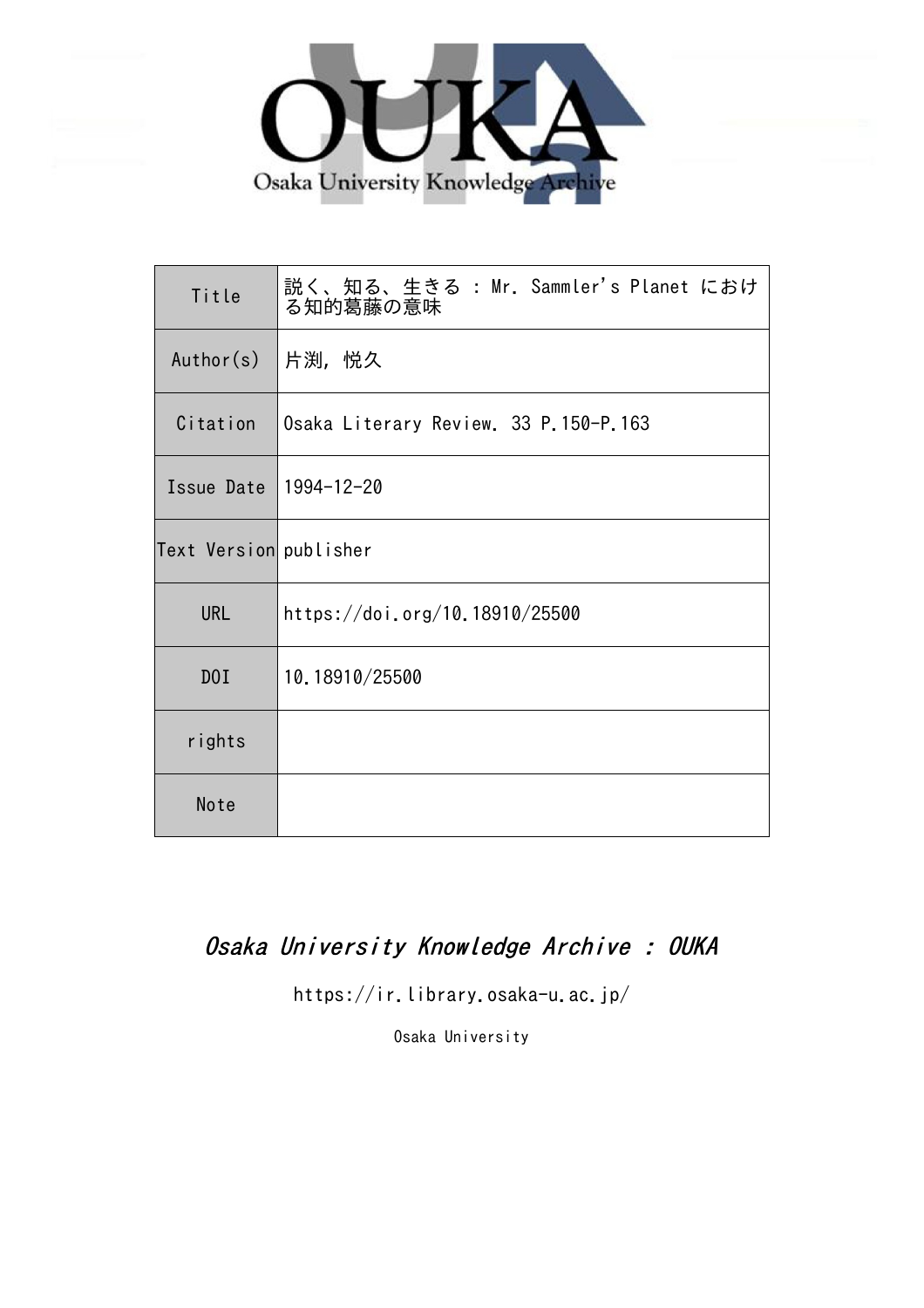## 説く、知る、生きる  $-Mr$ . Sammler's Planet における知的葛藤の意味 ―

### 片渕悦久

1

Saul Bellow の作品の特徴のひとつは、物語の発展に中心人物による思 索の跡が反映されることである。この特質が最も明確に出るのが Mr. Sammler's Planet(1970)であろう(Fuchs 220-23)。なぜなら、この小説では、 主人公 Artur Sammler の回想と思索、具体的には中世以来の人間の文化、 政治、歴史の変遷、彼自身体験したイギリスでの知的牛活と第二次大戦中の ユダヤ人大虐殺、さらに現代アメリカ社会における物質主義に冒された人間 生活の現状などについての思索が、物語中で起こるその他の出来事を結びつ けているからである。この小説に一貫性を持たせるのは、主人公の視点を通 して綴られる外的世界それ自体ではなく、彼の意識の変遷である。

ところで物語は最後に、主人公の甥であり、ナチスの脅威から彼を救って くれた恩人の、親友 Elya Gruner の死に直面する所で終わる。そこで Sammler は、人それぞれに与えられた人牛の契約のようなものを「知って いる」("we know, we know, we know.")という言葉を発する。この "know" は、物語の最初で触れられ、また繰り返し言及される"explain"と何らか の対照関係にあると考えられる(Pifer 12)。またこの二つの言葉は、小説 の始まりと終わりの位置を占めていることからも、物語全体にとって重要な 概念であるように思われる。本稿では、この二分法の意味を物語の展開と関 係づけ、主人公の知的葛藤の跡をたどりながら、この小説のもつ物語世界の 特質を明らかにすることを目標とする。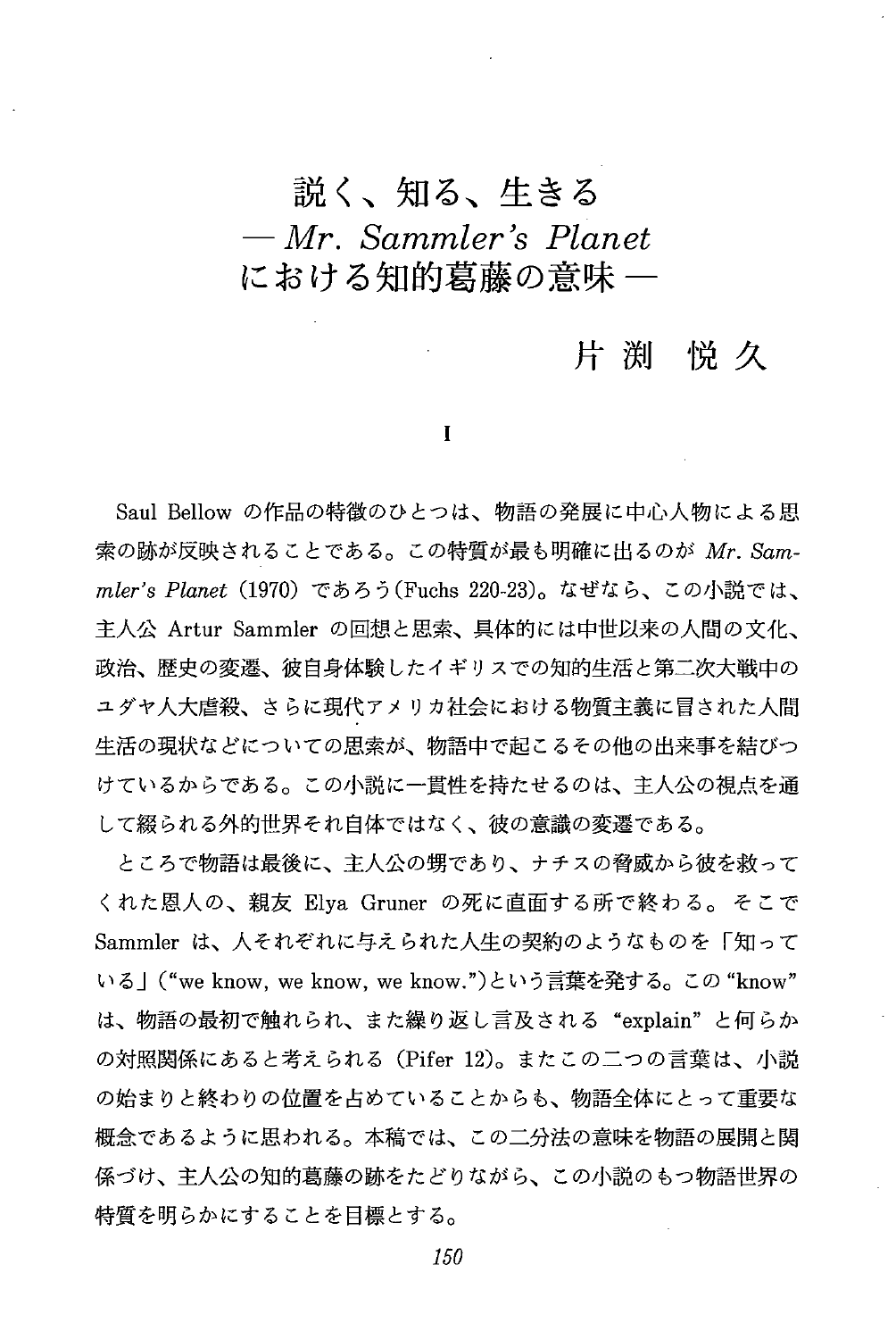すでに論じ尽くされたことだが、Sammler という名は「収集家」を意味 し、彼自らの目で見、心に刻まれる様々な情報が、彼の言葉(外的発言と内 的思考)を通す形で物語が成立していることをまず確認しておく必要がある。 彼は自分が見たこと、聞いたことを積極的に自ら語ることを躊躇しているこ とにもまた注目すべきである。

70年以上の間、様々な時間と空間の中で自らの歴史を刻んできた Sammler は、物語の現在の時点でニュー・ヨークに住んでいる。特に仕事もせず、甥 の Gruner からの牛活費で暮らす Sammler は、現状に不満を感じてはい ないが、甥が死の床に瀕している今、将来に対する経済的、精神的不安を漠 然と感じざるをえない。物語は彼が、頼るべき人物を失って一人になったと きの白分対他者の関係を懸念していることを暗示する所から始まる。夜明け 方、浅い眠りから覚めた Sammler は、まだ覚めきらない意識の中で次の ような思索をする。

The eye closed briefly. A Dutch drudgery, it occurred to Sammler, pumping and pumping to keep a few acres of dry ground. The invading sea being a metaphor for the multiplication of facts and sensations. The earth being an earth of ideas. (4)

Sammler は、現代世界に氾濫する"ideas,"言い換えれば「事実や大事件 の増殖」を促す"explanation"に対して嫌悪感を抱いている。しかし、 "Mr. Minutely-Observant Artur Sammler" (12) と言われるように、彼 は「分析的な」観察を自らの宿命とした人物である。次の引用に明らかなよ うに、彼は「説く」("ex-plain")過程において、誤りや偏見の入り込む余 地を認めている。それは、「説明」の抱える問題を自分のものとしてとらえ ていることを示している。

But sometimes Mr. Sammler felt that the way he saw things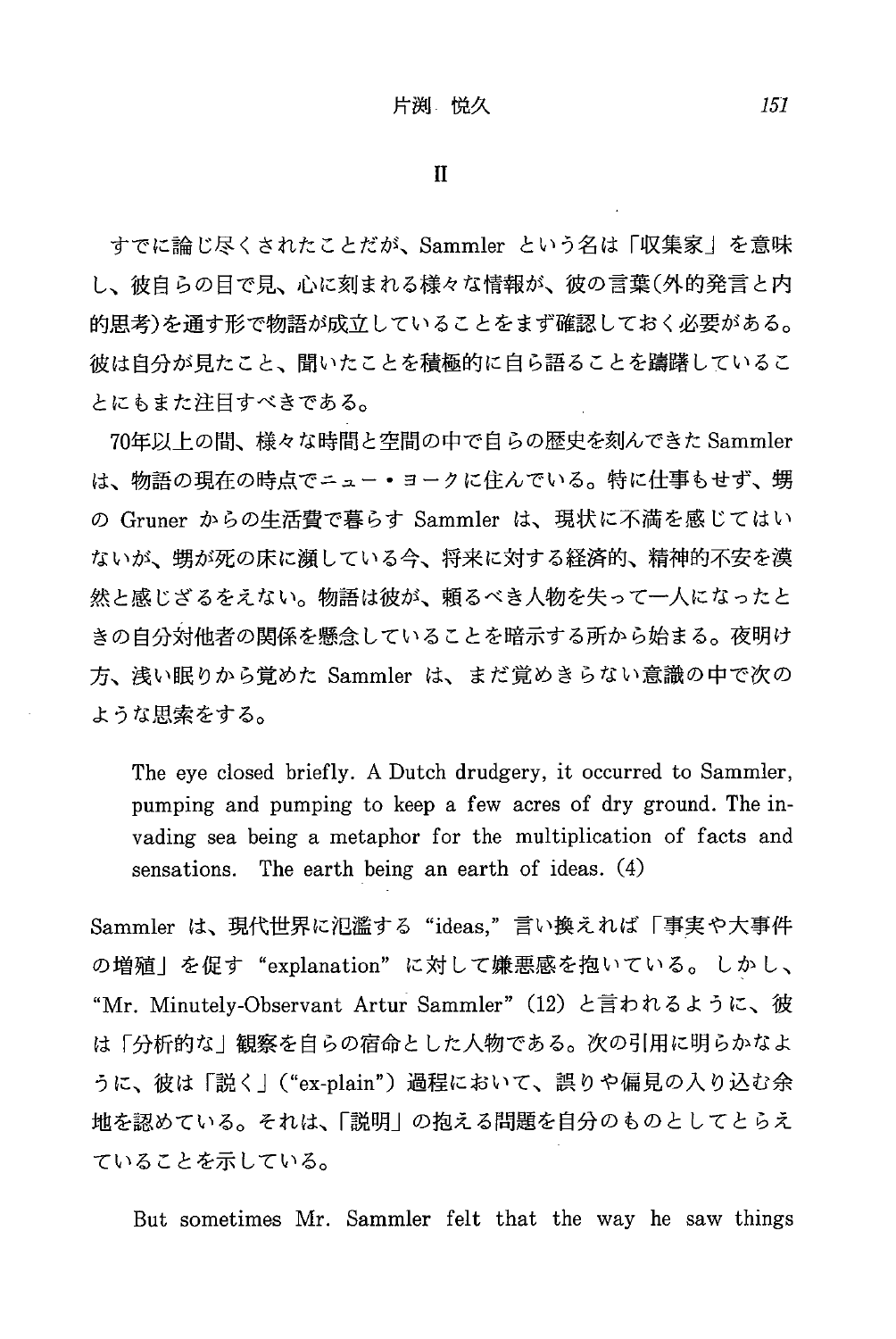152 説く、知る、生きる – Mr. Sammler's Planet における知的葛藤の意味 –

could not be right. His experiences had been too peculiar , and he feared that he projected peculiarities onto life. Life was probably not blameless, but he often thought that life was not and could not be what he was seeing. And then again, most powerfully, he occasionally felt on the contrary that he was a million times exceeded in strangeness by the phenomena themselves . What oddities! (110)

人間の知覚能力には限界があるのは当然のことで、その意味では全知の "observer,"あるいは "explainer" はありえないという認識に Sam は到達したように思える。

つまり、"explanation"は決して究極の解釈、あるいは決定的な判断を 提示することではない。自らの現実把握をどのように「単純化」("plain" に)しても、それはひとつの"version"にすぎないのである。またこれと 関連して次のような叙述もある。

Arguments! Explanations! thought Sammler. All will explain everything to all, until the next , the new common version is ready. This version, a residue of what people for a century or so say to one another, will be , like the old, a fiction. More elements of reality perhaps will be incorporated in the new version. (19)

つまり、この場合「説くこと」は自論を主観的に語ることにほかならない。 言い換えれば、"version"はひとつの "fiction"であり、虚構に基づいて 説明を主張することの無意味さが Sammler にはわかっている。さらに以 下を参照すると、

Accept and grant that happiness is to do what most other people do. Then you must incarnate what others incarnate . If prejudice, prejudice. If rage, then rage. If sex, then sex. But don't contradict your time. Just don't contradict it, that's all. Unless you happened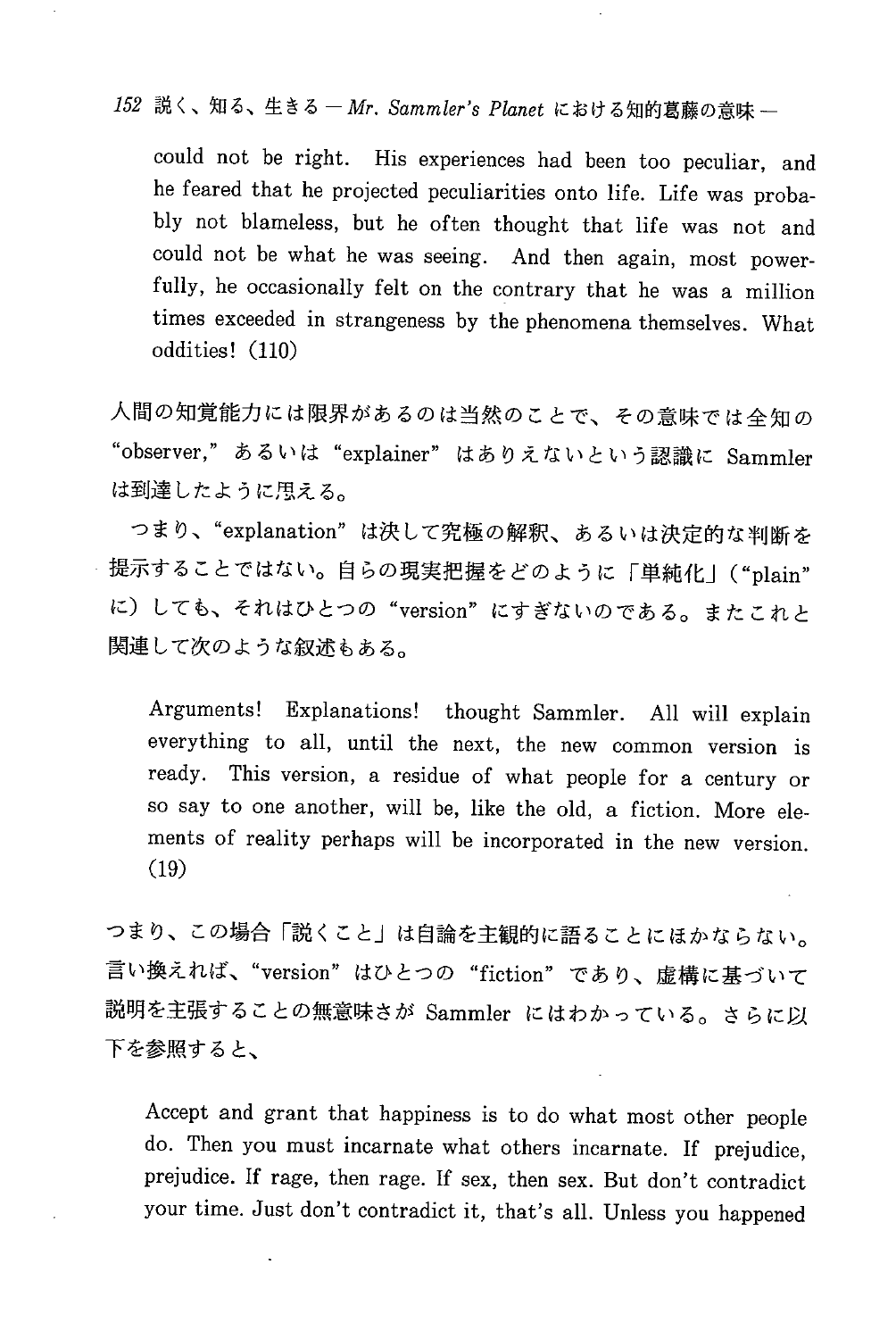to be a Sammler and felt that the place of honor was outside. However, what was achieved by remoteness, by being simply a vestige, a visiting consciousness which happened to reside in a West Side bedroom, did not entitle one to the outside honors. (73)

われわれは、個々の "version" が対立を生むだけであるということが Sammler の言わんとすることであることがわかる。つまり物語における彼 と説明家と称される人物たち – Margotte, Angela, Wallace, Shula, Feffer, および Dr. Lal - との議論は、個々の感覚に基づく一方的主張の 対立の構図を具体的に示していると言える。しかし、なぜ Sammler はこ れほどまでに"explanation"に対して懐疑的な態度をとるのか。それは、 ある意味で彼こそ「説明」が人類の歴史に知的遺産と裏腹に悲劇的な運命を もたらした経緯を身をもって体験した人物だからである。彼が恐れるのは、 「説くこと」が特定の"version"を強制する、つまり必然的に権力の行使に つながる可能性をもつからである。これがナチスのイデオロギーがもたらし た一連の悲劇と結びつく。説くことが思想的な自己主張だとすれば、ナチス は民族レベルでの圧倒的な思想統制にほかならない。つまり、Sammler は、 説くことのはらむ両極端を経験的に認識している。このような両価感情を背 負う限り、彼は他者の説明に対して率直な気持ちになれない。このため彼は 決して "to insist" しないこと、あるいは "to be disinterested" (236) であることに徹する姿勢を見せるのである。

しかし一方で、彼がどれほど説明家たちから距離を置こうとしても、彼ら の方から説明を要請されてしまう。

Wait a minute, though: Sammler denied himself the privilege of the high-principled intellectual who must always be applying the purest standards and thumping the rest of his species on the head.  $(75)$ 

Sammler は自ら"explainer"であることを否定しながら、知性と経験ゆえ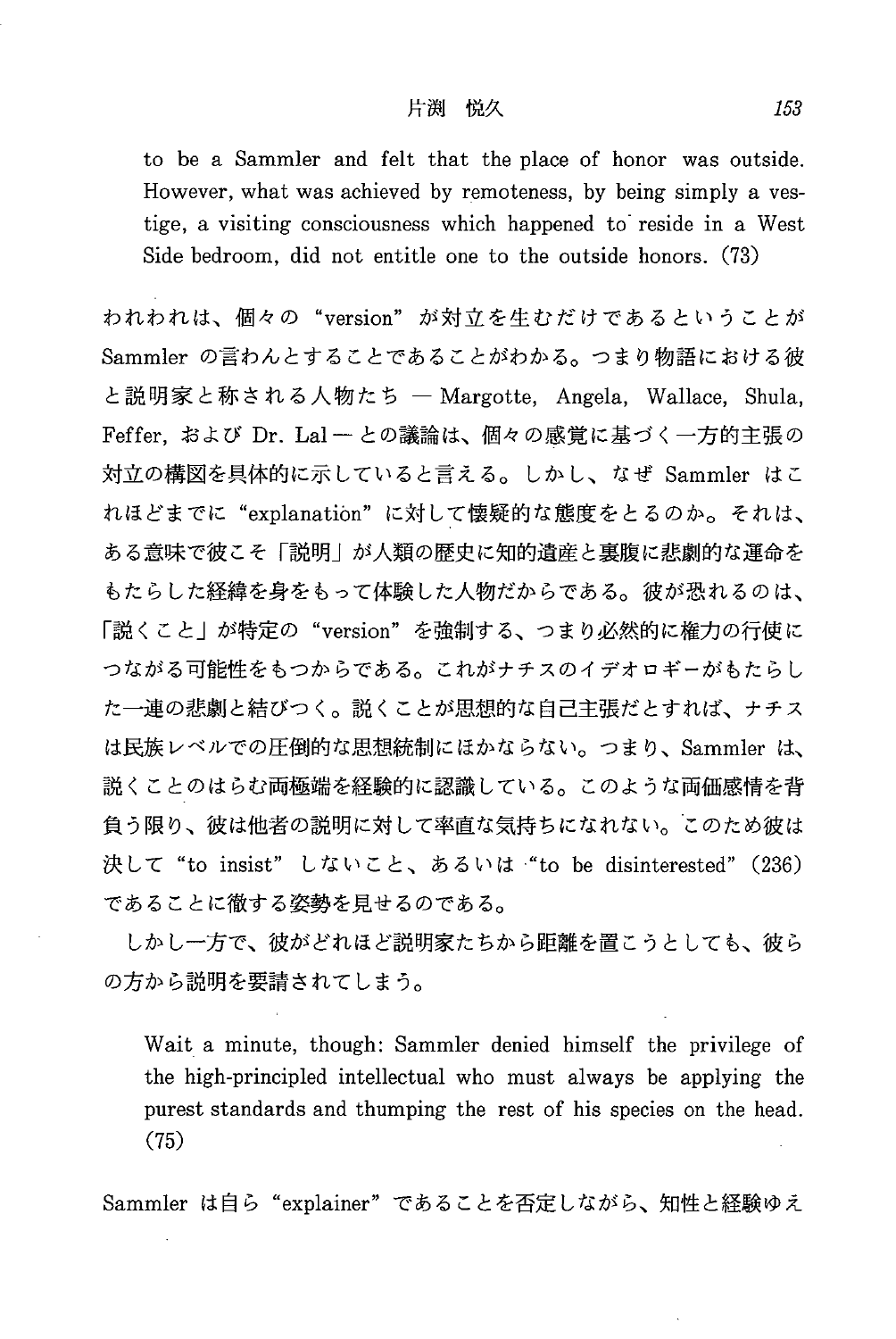154 説く、知る、生きる — Mr. Sammler's Planet における知的葛藤の意味 —

に他者から説明家の代表のごとく扱われるのである。ここに彼の知的葛藤の 出発点となる問題がある。この点に関して、例えば小説の第2章の後半部に 次のような一節がある。

Mr. Sammler had a symbolic character. He, personally, was a symbol. His friends and family had made him a judge and a priest. And of what was he a symbol? He didn't even know. Was it because he had survived? He hadn't even done that, since so much of the earlier person had disappeared. It wasn't surviving, it was only lasting. (91)

Sammler は自分の象徴的役割に気がついている。彼はそれが何かわからな いが、その数奇な人生経験ゆえに"judge,""priest"と見なされる運命にあ る。そのため、たとえ望まずとも、彼はひっきりなしに誰かの訪問を受け、 議論を持ちかけられる。 "But there was always someone arriving, knocking at the door"  $(55-56)$ .

しかし Sammler は議論の相手になるつもりはない。 "In any case, he was not going to be one of those kindly European uncles with whom the Margottes of this world could have daylong high-level discussions" (20). なぜなら、彼は人間の判断の正当性は個人、あるいは集団の主張の度 合と関係していると考えるからである。"You had to be a crank to insist on being right. Being right was largely a matter of explanations"(3), と Sammler は思索する。そして以下のような記述が続く。

Intellectual man had become an explaining creature. Fathers to children, wives to husbands, lecturers to listeners, experts to laymen, colleagues to colleagues, doctors to patients, man to his own soul, explained. The roots of this, the causes of the other, the source of events, the history, the structure, the reasons why. For the most part, in one ear out the other. The soul wanted what it wanted. It had its own natural knowledge. It sat unhappily on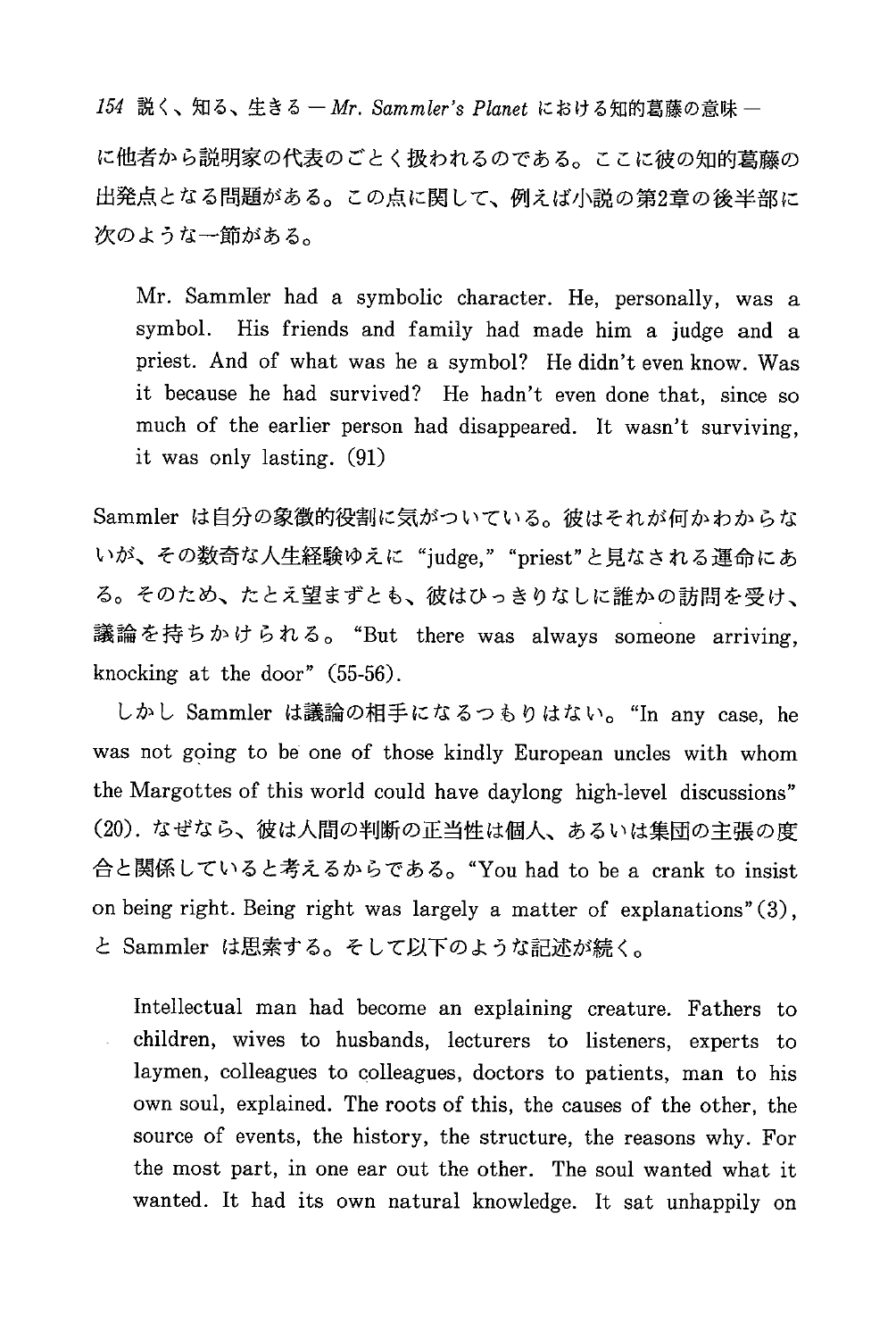superstructures of explanation, poor bird, not knowing which way to fly.  $(3-4)$ 

ここで Sammler が感じているように、現代は知的活動の意味の正当性が 疑問に付される時代である。また関連して次のような箇所もある。

The many impressions and experiences of life seemed no longer to occur each in its own proper space, in sequence, each with its recognizable religious or aesthetic importance, but human beings suffered the humiliations of inconsequences, of confused styles, of a long life containing several separate lives. In fact the whole experience of mankind was now covering each separate life in its flood.  $(26)$ 

Sammler によれば、現代社会においては普遍的真理の追求から個人的欲求 の充足へと人間の視点の方向性が移行している。そして個人的欲求の充足の ために、人は「説明」を手段として用いるのである。先に触れた "explaining creature"たちは一取り留めもないことにも議論せずにはいられない Margotte も、男性関係に無頓着なAngela も、金と道楽に時間を浪費する Wallaceも、父の仕事のためには盗みも躊躇しない Shula も - Sammler には異質に映る。この点からもわかるように、Mr. Sammler's Planet で は、「説明家」と常識をわきまえた主人公との対比が顕著なように思われる。 しかし次の叙述には注意すべきである。"Alert to the peril and disgrace of explanations, he was himself no mean explainer" (19). Sammler は自分は "explainer" ではないと言う。しかし、単なる "mean" な「説明 家」ではないという限定の仕方は、ある意味で、彼自身もまたそのひとりで あることを証明していることにもなりはしないか。この小説がおもしろいの は、彼らに投影される説明癖による自己弁護の姿に嫌悪を感じているはずの 主人公が、拒絶のためとは言え、度々彼らとの議論に取り込まれてしまうと いう皮肉な展開があるからである。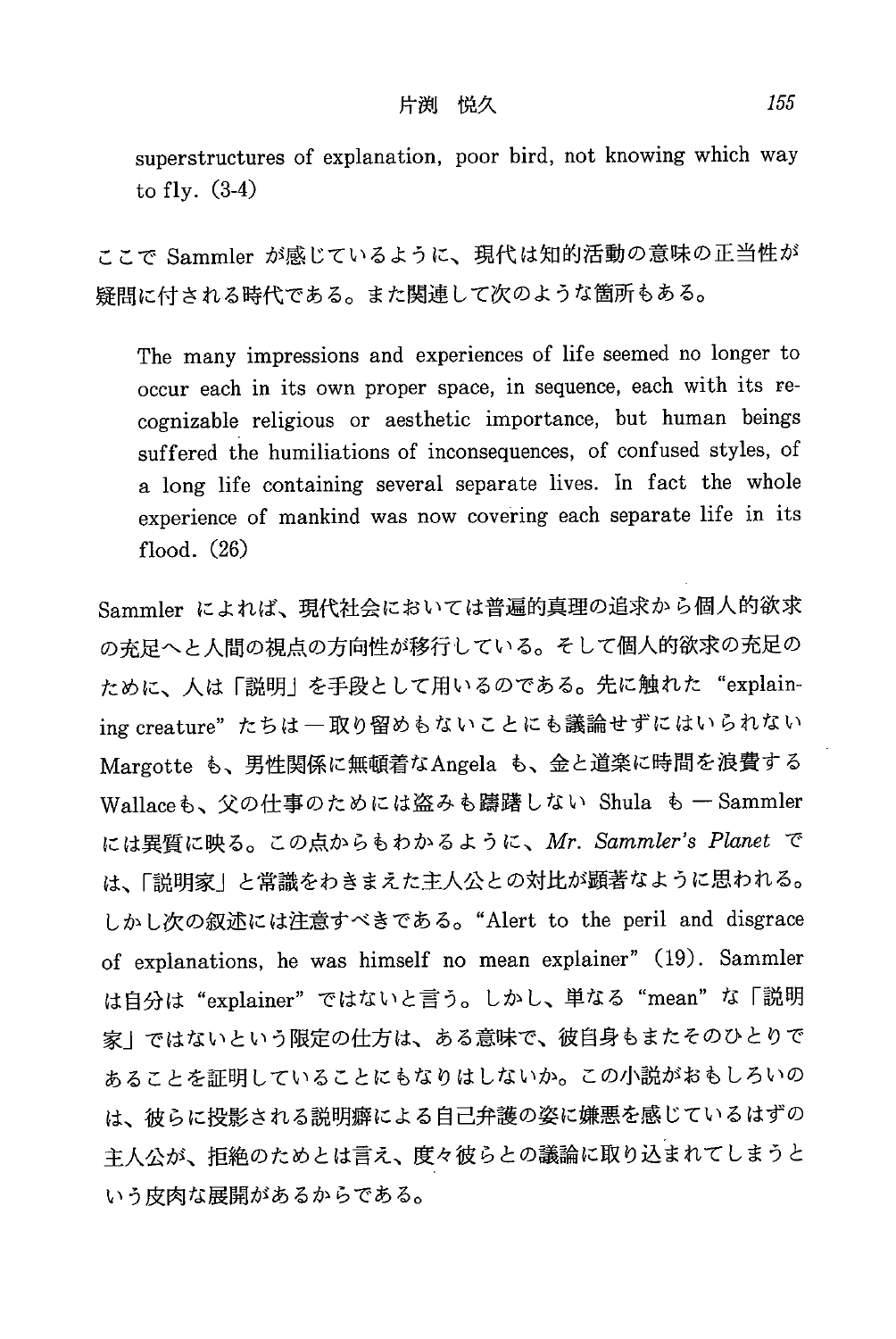156 説く、知る、生きる - Mr. Sammler's Planet における知的葛藤の意味 -

自説を主張することは、自らもまた "explaining creature" の一人とな ることを意味する。主張すればするほど、自らが忌避する存在へと近づくの である。Sammler は、もちろんこの矛盾に気がついている。物語の出来事 のひとつとなる、主人公の娘 Shula が父のためにと無断で持ち出した論文 の著者である Dr. Lal との対話の中で、Sammler は次のように言う。"Explanation? I have an objection to extended explanation. There are too many. This makes the mental life of mankind ungovernable" (212). のような認識がある以上、彼は説明に対して全面的にはコミットできない。 しかし一旦語りだすと、Sammler は Dr. Lal をして、"And how clearly you put things. You are a first-rate condenser." (214) と言わしめるほ どである。この点からも、Sammler が説明に対して持つ両価感情が推測さ れる。Sammler は、自ら "explainer"となることを執拗に拒みながら、同 時にまた何らかの形でそうならざるをえない。なぜなら、このような状況下 で生き延びるには、何らかの形で自己を正当化、すなわち「説く」必要があ るからである。以下では、説くことをめぐる二重拘束状態におかれた主人公 を、物語はどのように描き出すのかを考察することにする。

#### III

この小説における Sammler の思索は Dr. Lal との議論を通して物語に 顕在化する。この場面では、「公平無私」という Sammler 自身の特質への 言及に引き続き、哲学的および科学的議論を戦わせることの無意味さを、彼 が次の一節で締めくくろうとする。戦争中は神など信じることはできなかっ たと言う Sammler は、以下のように続ける。

But inability to explain is no ground for disbelief . Not as long as the sense of God persists. I could wish that it did not persist . The contradictions are so painful. No concern for justice? Nothing of pity? Is God only the gossip of the living? Then we watch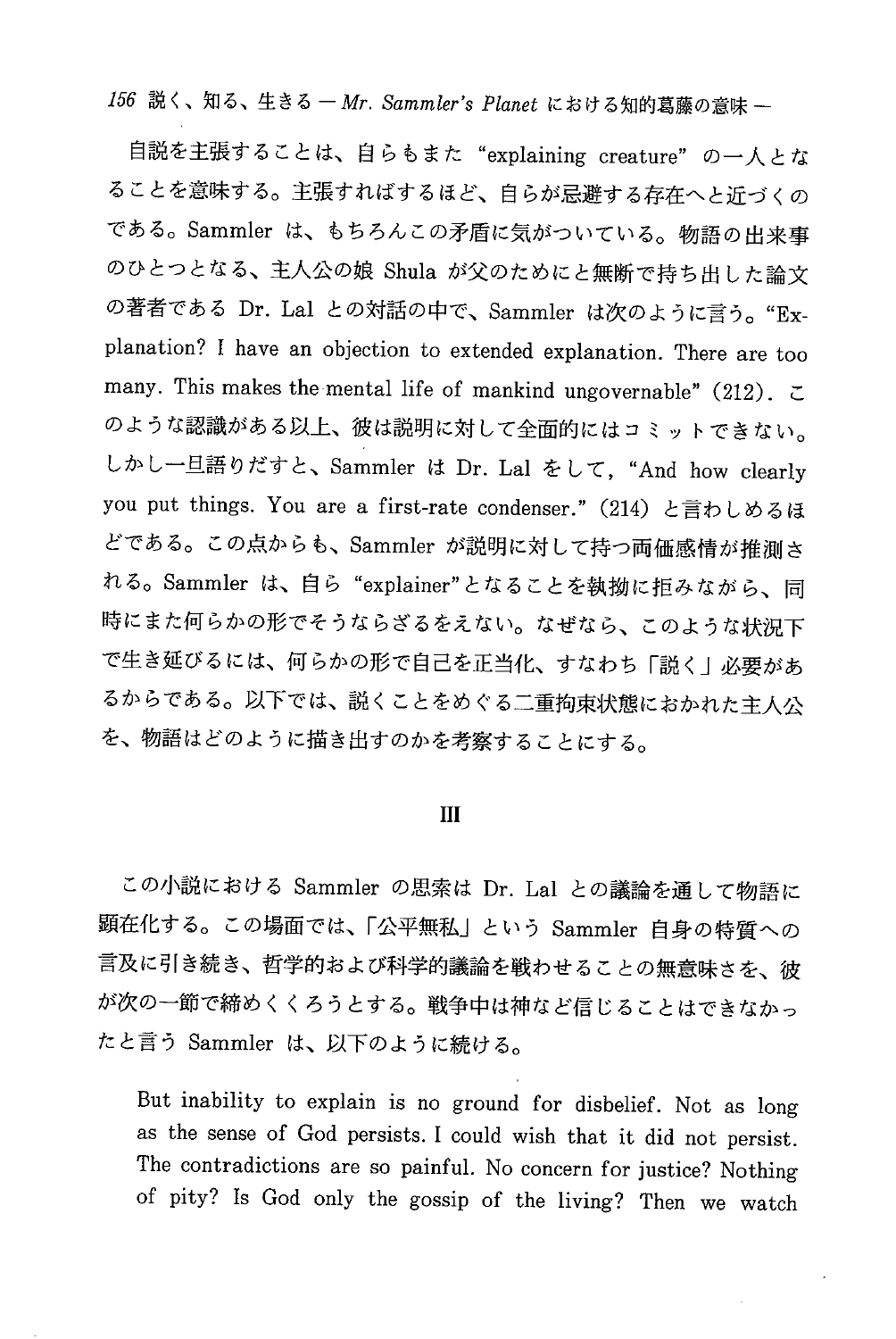these living speed like birds over the surface of a water, and one will dive or plunge but not come up again and never be seen anymore. And in our turn we will never be seen again, once gone through the surface. But then we have no proof that there is no depth under the surface. We cannot even say that our knowledge of death is shallow. There is no knowledge. There is longing, suffering, mourning. These come from need, affection, and  $\log$ the needs of the living creature, because it is a living creature. (236)

Sammler は "knowledge" に言及している。ここでの「知」は、純粋な想 像力から遠ざかった、現世的な領域における、すなわち "explaining creature"の駆使する概念的、説明的な知識を指し示している。これは Sammler 自身が最初に言う、魂が求める "natural knowledge" とは異質 なものである。

Sammler が求める「生来の知」とは、科学的真理、法、歴史といった知 性の問題ではなく、生きるために必要な叡知 ("the needs of the living creature")のようなものである。彼は、「説明」では決してつかみきれない ものが、実はそれと表裏一体の関係で存在することに気がついている。

Humankind watched and described itself in the very turns of its own destiny. Itself the subject, living or drowning in night, itself the object, seen surviving or succumbing, and feeling in itself the fits of strength and the lapses of paralysis — mankind's own passion simultaneously being mankind's great spectacle, a thing of deep and strange participation, on all levels, from melodrama and mere noise down into the deepest layers of the soul and into the subtlest silences, where undiscovered knowledge is. This sort of experience, in Mr. Sammler's judgement, might bring to some people fascinating opportunities for the mind and the soul, but a man would have to be unusually intelligent to begin with, and in addition unusually nimble and discerning. He didn't even think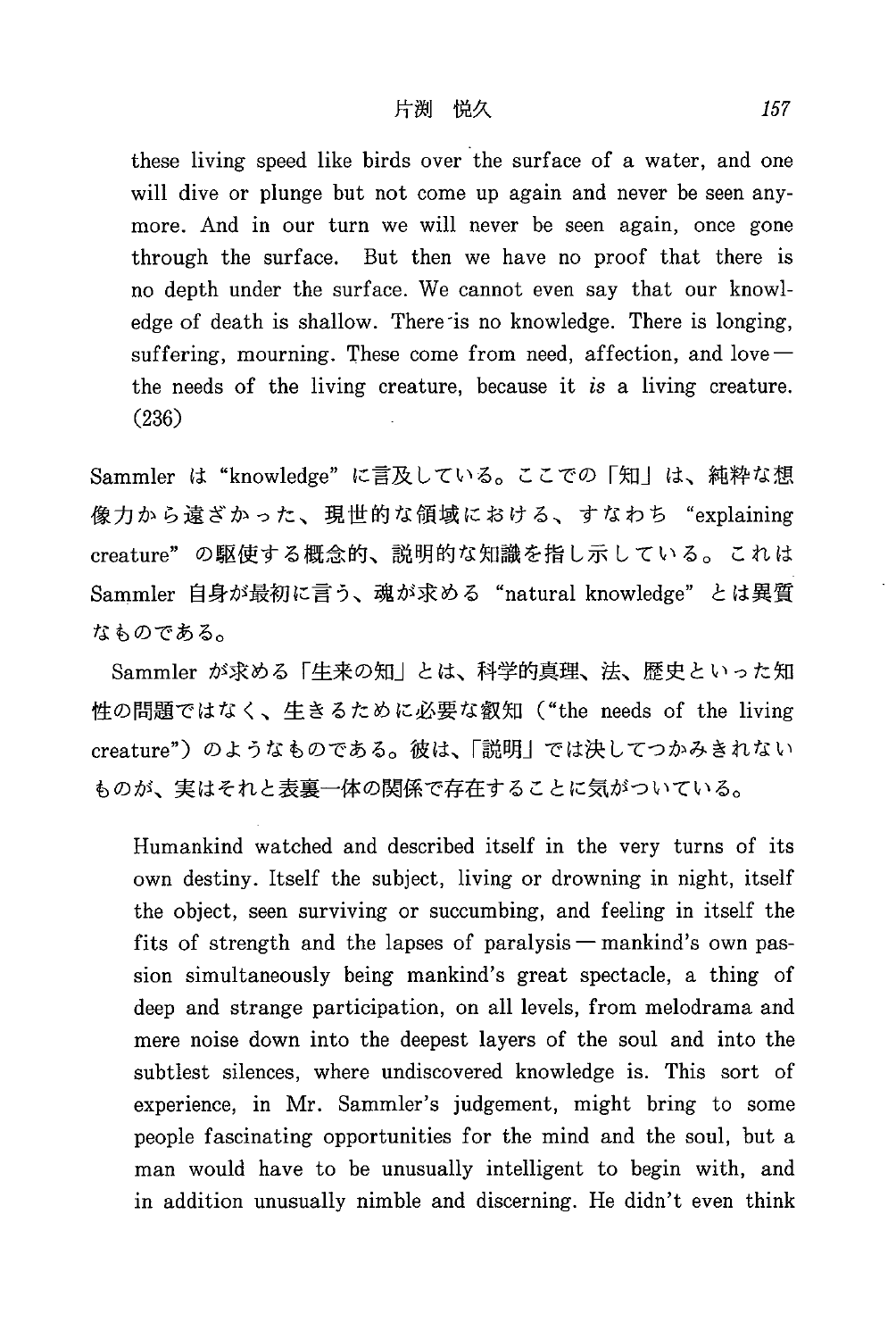158 説く、知る、生きる - Mr. Sammler's Planet における知的葛藤の意味 -

that he himself qualified by his own standard. (73-74)

彼の言う「説明」に不足しているのは、単純化によっては計り知れない、魂 の深奥にある純粋な「知」であると Sammler は感じとっている。その探 求のため、あえて彼は "a depth man rather than a height man" (183) であろうとする。

Sammler は説くことに対する二重意識の先に、何か超越的な光明を模索 しているように思える。例えば、説明家の一人 Wallace との会話の中で、 Sammler は『戦争と平和』のある挿話(ピェールがフランス軍将軍と精神 的交感を果し、命を救われるという一節)に言及して次のように言う。

"It is a thing worth pra ying for. And it is based on something. It's not an arbitrary idea. It's based on the belief that there is the same truth in the heart of every human being, or a splash of God's own spirit, and that this is the richest thing we share in common. And up to a point I would agree. But though it's not an arbitrary idea, I wouldn't count on it" (189)

人間同士の精神的つながりこそ Sammler の希求してやまないものである。 しかし、彼は自らホロコーストで妻を失い、自らも死に瀕し、一度はポーラ ンド人に助けられ生還するが、次には別のポーランド人に命を狙われる羽目 に陥り、また自らもドイツ兵を射殺する経験をしたのである。そのため彼に は人間同士の心のつながりなど、"very booklike" (189) な理想としか思え ない面もあるのである。

Sammler が探求するこのような領域に到達するには、トルストイの小説 の人物たちの場合がそうであったように、精神的交感のできる相手が必要と なる。その人物こそが、なみいる説明家たちとは一線を画す Gruner なの である。このことを踏まえたうえで、前述の Sammler と Lal との議論の 場面に戻ると更に興味深い解釈が引き出される。Lal に促される形で、 Sammler は自分の考え方をすすんで述べる気持ちになる。"I am extremely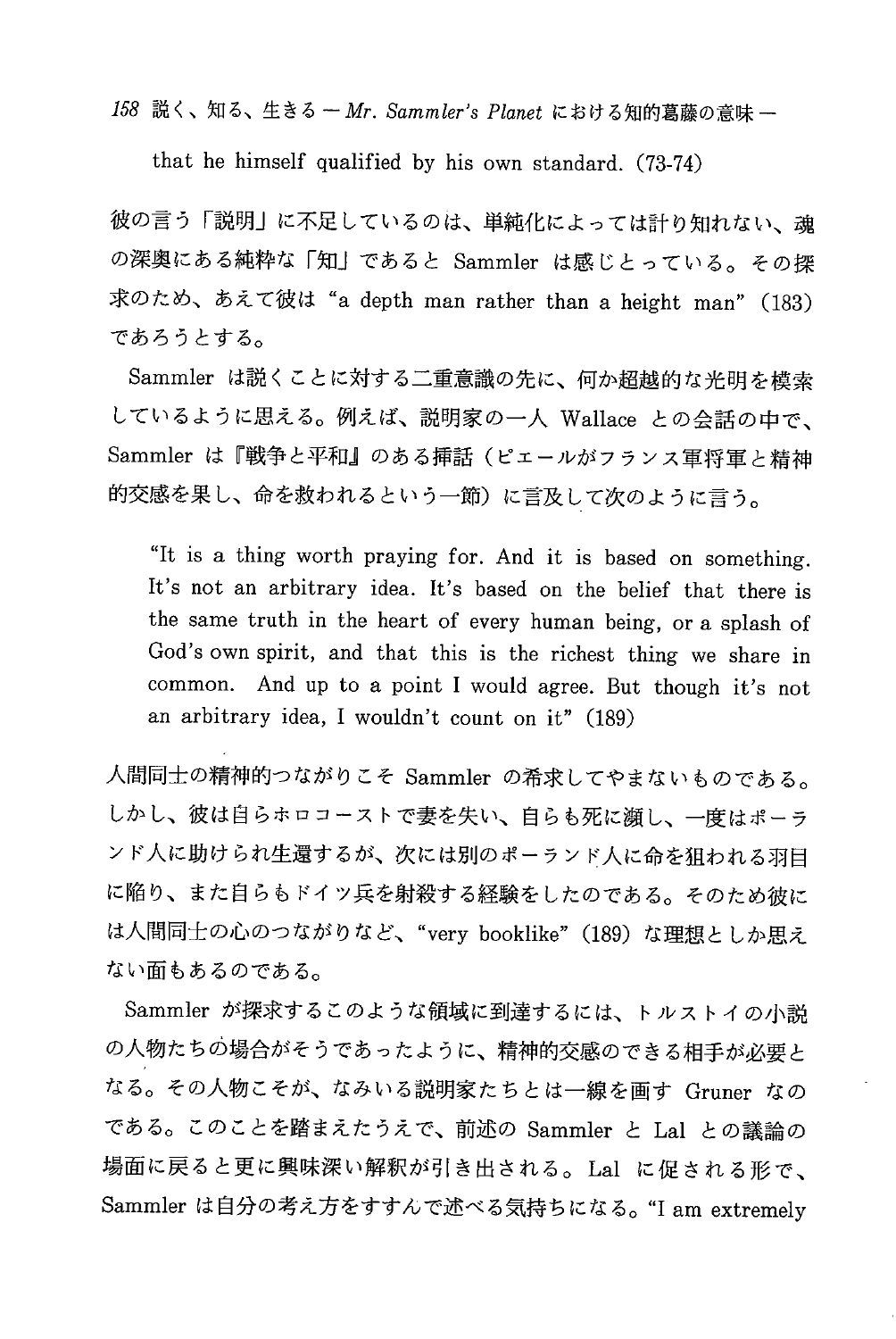skeptical of explanations, rationalistic practices. I dislike the modern religion of empty categories, and people who make the motions of knowledge" (226). ここで言う「知」は、決して "explanation" に結びつ く物事の知的理解のことではない。それはより根源的な直観的知覚に基づく ものである。これこそが、"The soul wanted what it wanted. It had its own natural knowledge." であるはずだ。

Sammler は、彼とは正反対の科学的理論を駆使して、しかしながら彼と 同様に人類の生存への道を説こうとする Lal との対話によって初めて、 「知る」べきものが何なのかを明らかにし始める。

"Well , maybe man should get rid of himself. Of course. If he can. But also he has something in him which he feels it important to continue. Something that deserves to go on. It is something that has to go on, and we all know it. The spirit feels cheated, outraged, defiled, corrupted, fragmented, injured. Still it knows what it knows, and the knowledge cannot be gotten rid of. The spirit knows that its growth is the real aim of existence. So it seems to me." (235-36)

Sammler は「何か」としか言わない。それ以上表現すれば、「説明」にな るからだ。しかし、物語は単純には展開しない。というのも、彼が「知」の 本質を明らかにする前に、Wallace の「説」に基づく父親の Gruner の隠 し金の捜索、その最中の水道管の破裂、家屋の浸水により、Lal と Sammler の議論は中断させられるからである。

たしかに、Sammler は理論的枠組だけの説明家であろうとはしていない。 しかし果して「説くこと」から「知ること」へ心境が変われば、物事にすべ て解決がつくのだろうか。ここまで見てきたように、Sammler は生きてい る限り、何らかの形で説明家たちと関わり合わなければならない。このこと は第5章の終わりで、議論が中断した後、彼ら(Margotte, Wallace, ある いは Lal)と一夜をひとつ屋根の下で過ごすことになった Sammler の次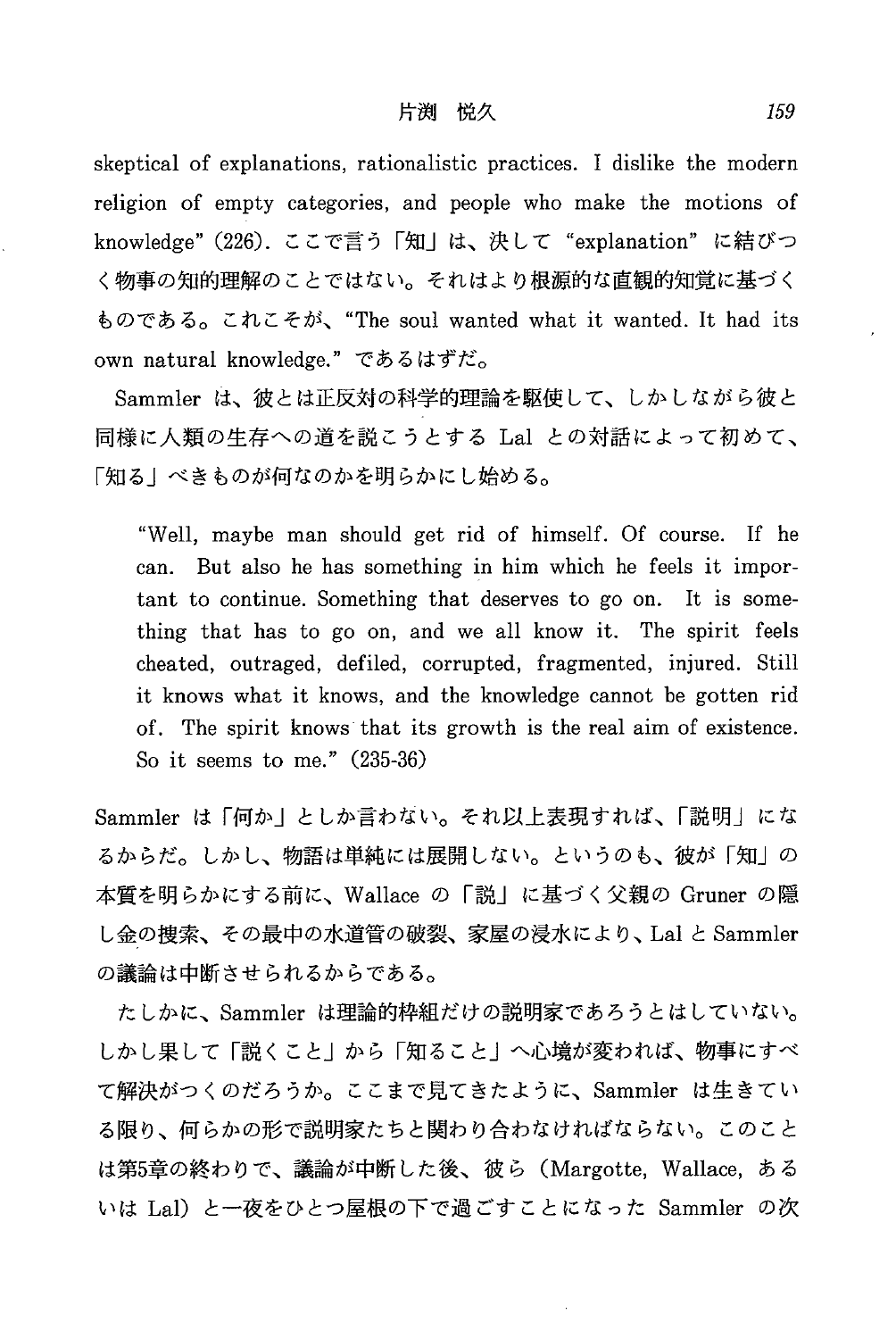160 説く、知る、生きる – Mr. Sammler's Planet における知的葛藤の意味 – のような述懐に窺い知ることができる。

Feeling what a strange species he belonged to, which had organized its planet to such an extent. Of this mass of ingenious creatures. about half had gone into the state of sleep, in pillows, sheeted. wrapped, quilted, muffled. The waking, like a crew, worked the world's machines, and all went up and down and round about with calculations accurate to the billionth of a degree, the skins of engines removed, replaced, million-mile trajectories laid out. By these geniuses, the waking. The sleeping, brutes, fantasists, dreaming. Then they woke, and the other half went to bed.

And that is how this brilliant human race runs this wheeling globe.

He joined the other sleepers for a while. (254)

この地球に生きる限り、Sammler は他者と様々な形で関わりをもたなけれ ばならないことをここで認識している。厭世家になったところで、世間との 関係を完全に断ち切ることは、(月へでも行かない限り)不可能なのである。

しかしその一方で、Sammler は同時に「説明家」たちとの奇妙な一体感 も得る。"They all had such fun! Wallace, Feffer, Eisen, Bruch, too, and Angela. They laughed so much. Dear bretheren, let us all be human together. Let us all be in the great fun fair, and do this droll mortality with one another. Be entertainers of your near and dear" (294). このような Sammler の心境の変化が、説明家を生み出す社会と和解し、 消極的ながらその一員となることに同意した意志表明である、という解釈を 引き出すとみてもよいだろう。だがこの一見消極的、諦念的な和解の仕方を 一方的、否定的にとらえるべきではない。なぜなら、Sammler のつかむ価 値観は(真理とは言えないまでも)、説くことが権威の道具として(ホロコー ストがそうであったように)使われない限りは、現代の「説明家」たちも、 その発言や行為において自らの在り方を自らが選び取る自由をもってしかる べきであり、またその意味において、最終的には彼らを容認してもよいので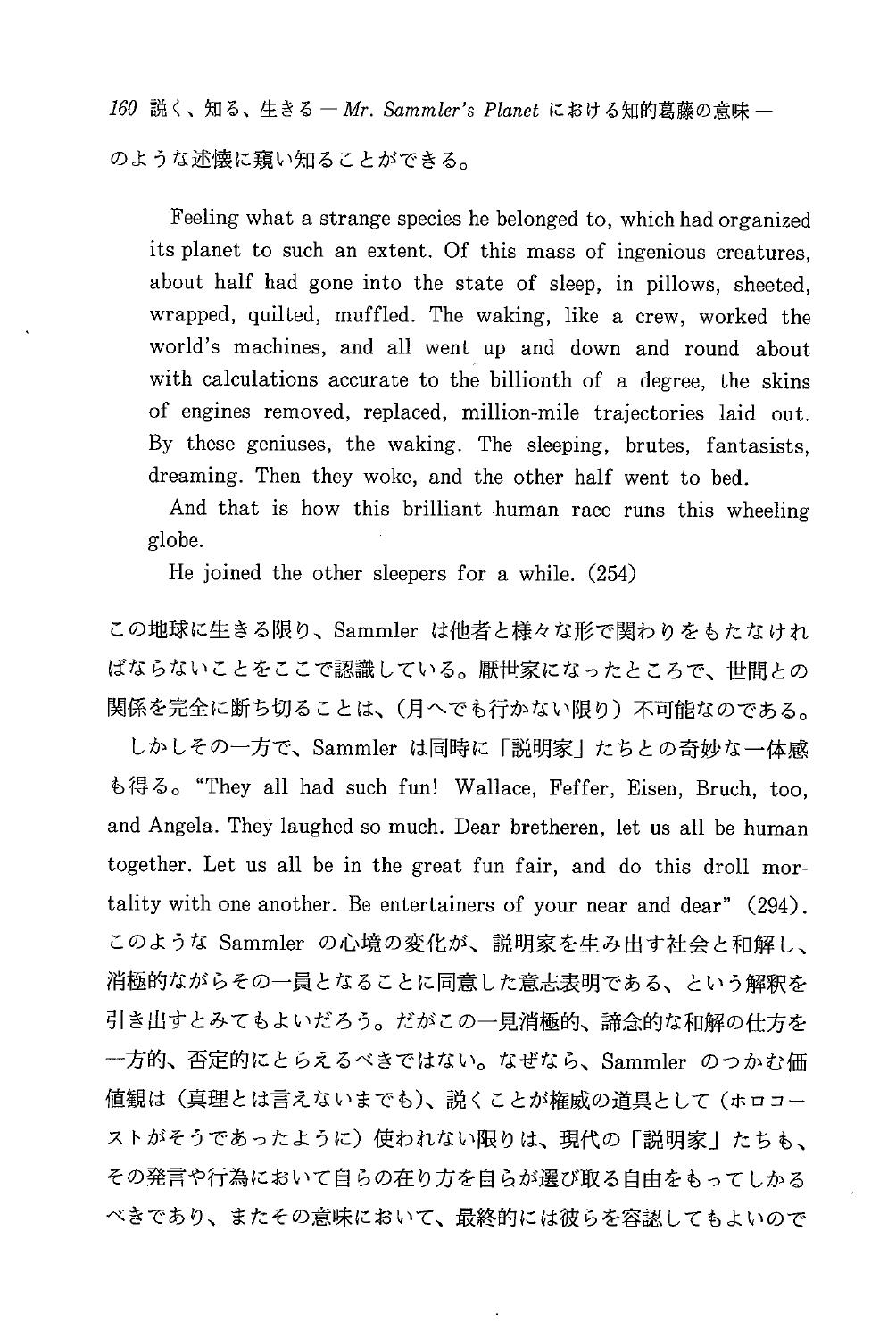はないか、と彼が「判断」したとも言えるからである。

しかしそれならば、小説の最後で、息を引き取った Gruner と対面する Sammler の悲痛で絶望的な"we know"の叫びには、何が暗示されている のだろうか。病院の地下の薄暗い霊安室での Sammler の様子をテクスト は次のように描写し、物語を締めくくる。

Sammler in a mental whisper said, "Well, Elya. Well, well, Elya." And then in the same way he said, "Remember, God, the soul of Elya Gruner, who, as willingly as possible and as well as he was able, and even to an intolerable point, and even in suffocation and even as death was coming was eager, even childishly perhaps (may I be forgiven for this), even with a certain servility, to do what was required of him. At his best this man was much kinder than at my very best I have ever been or could ever be. He was aware that he must meet, and he did meet  $-$  through all the confusion and degraded clowning of this life through which we are speeding — he did meet the terms of his contract. The terms which, in his inmost heart, each man knows. As I know mine. As all know. For that is the truth of  $it - that$  we all know, God, that we know, that we know, we know, we know." (313)

人が生まれながらに与えられる「契約」に沿うことが、自分に対しても、ま た社会に対しても最も誠実な生き方だということを、ようやくこの場面で Sammler は悟ったように見える。同時に彼はそれぞれの人間に与えられた 契約に気がつきながらも、それを敢えて口にも、態度にも出さなかった Gruner に感銘を受けるのである。

しかし生き残った Sammler は、Gruner と同じ生き方をすればそれでよ いというわけではない。人にはそれぞれの「契約」があり、彼自身の「契約」 は、実は説くこと、すなわち自分の得たヴィジョンを他者に伝えることでは ないか。実際彼は小説全体を通して、幾度となく説いてきたはずである。彼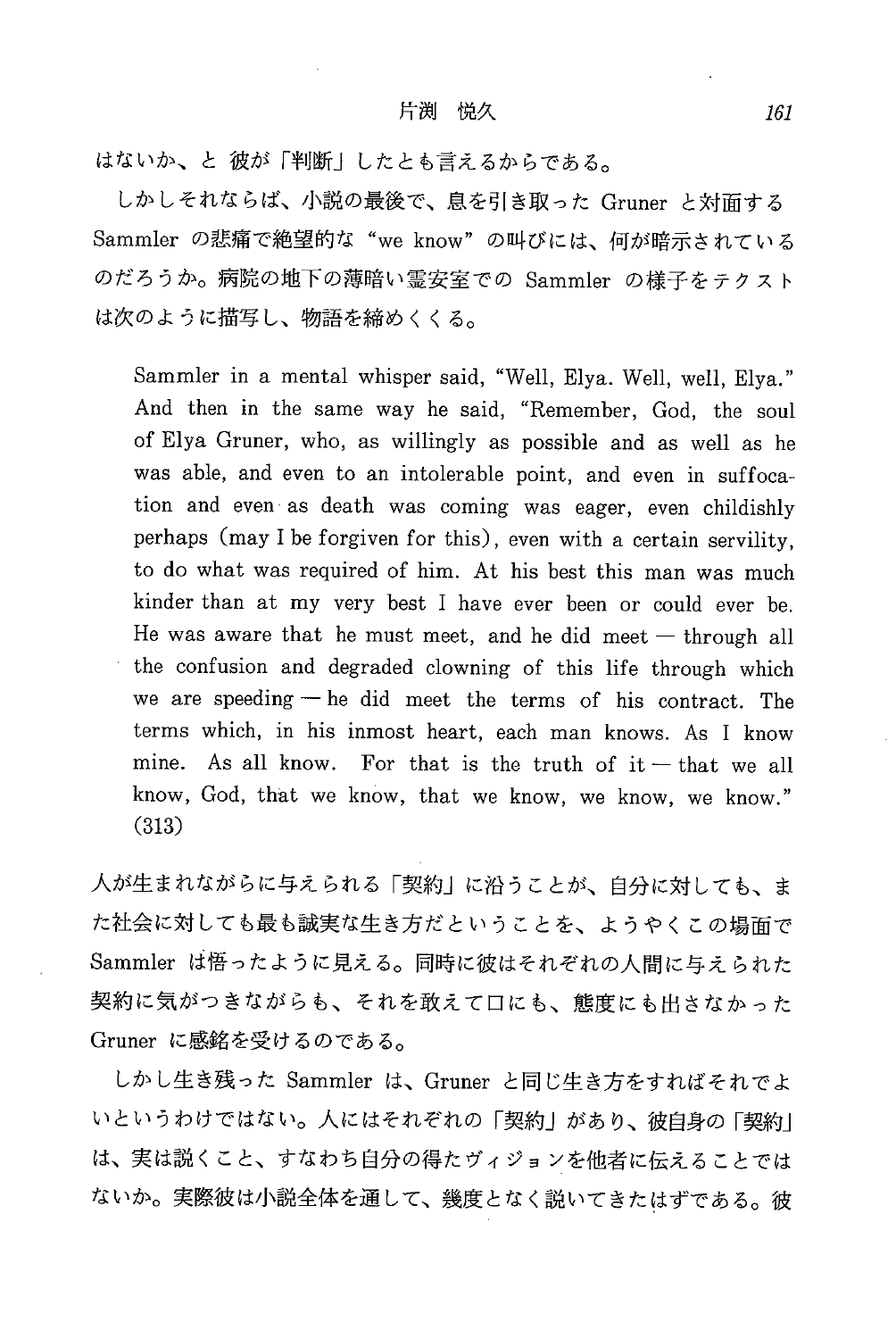162 説く、知る、生きる - Mr. Sammler's Planet における知的葛藤の意味 -

にとって真に意味のある人生を送るには、少なくとも人生に積極的に参加し、 説くことが必要なのである。そうでなければ、彼は混沌とした現代世界を生 き延びることはできないと、この小説は暗示するのである。

#### IV

以上のように、Sammler の知的葛藤は、「説くこと」と「知ること」に 対する両価感情から生じていると言える。しかしこの葛藤は、最初に見たよ うに、理性から直観へと思考の様式を単純に変えるだけで解決することのな い、より根源的な問題、人間の生存の条件と深く関係している。Sammler は、「判断」せず、公平無私、あるいは無関心な態度で、世俗から隔離して 牛きようと表面的には努めてきた。しかし、結末部における彼の心境の変化 は、むしろ人生の現実を直視し、またそれを説き、かつそこから生きること の意味を知ることが彼の宿命であり、またそうしてしか、生きる実感を味わ えないことの認識への彼の到達を如実に物語っている。彼は生の意味を知る ことにより、死もまた意味を帯びることにも気づいたのである。このような 一連の「判断」は、あくまで形而上学的な、精神的な領域での解決にしかな らないかもしれない。しかしこのような精神的領域での救いの問題と、精神 的な自己回復への期待と希望は、Sammler のみならず、おそらく Bellow 小説の主人公たちが繰り返し変奏してきた主題にほかならない。

Mr. Sammler's Planet は、「説くこと」と「知ること」の対立を解消に 導くのではなく、両者を統一することの困難さを、理性と直観、あるいは科 学と哲学の知的領域と現実問題としての統合の困難さ、またその過程の複雑 さを描き出している。主人公の葛藤の軌跡は、たとえそれがこっけいな行為 であろうと、思索することの可能性への信頼を物語る。彼が思索を断念しな いのは、思索の継続こそ(つまり彼にとってはそれがそのまま「生きること」 を意味する)、彼にとって「説くこと」の意味を知ることであり、また「知 ること」の意味を説くことにつながるからである。この小説の物語は、その